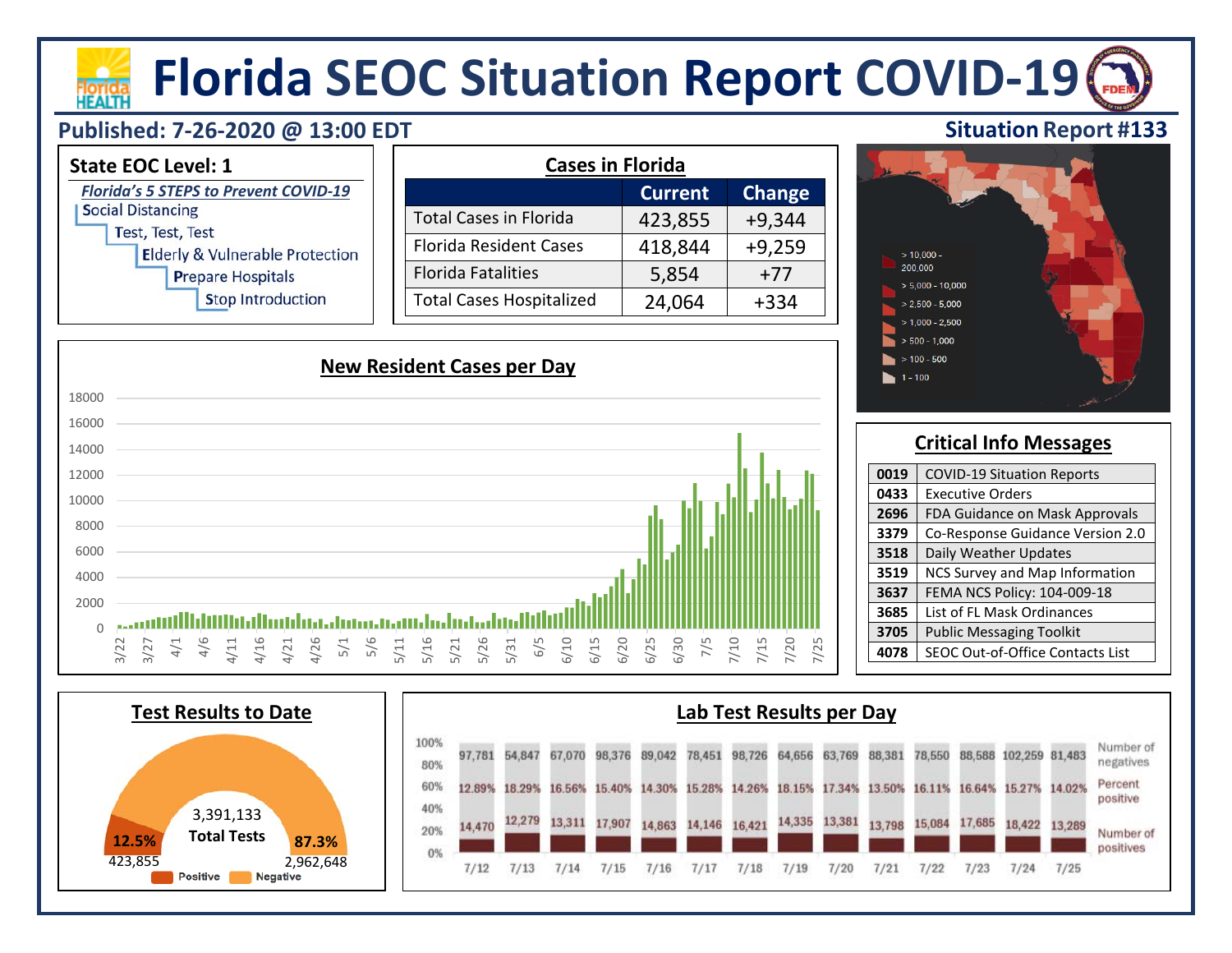## **New Cases Trends by County**

| <b>County</b>       | <b>New</b><br><b>Cases</b> | <b>Positivity</b><br>Rate | <b>7-day Average</b><br><b>New Cases</b> | <b>7-day Average</b><br><b>Positivity Rate</b> | <b>County</b>     | <b>New</b><br><b>Cases</b> | <b>Positivity</b><br><b>Rate</b> | <b>7-day Average</b><br><b>New Cases</b>                             | <b>7-day Average</b><br><b>Positivity Rate</b> |
|---------------------|----------------------------|---------------------------|------------------------------------------|------------------------------------------------|-------------------|----------------------------|----------------------------------|----------------------------------------------------------------------|------------------------------------------------|
| Alachua             | 94                         | 6.1%                      | 75                                       | 5.3%                                           | Lake              | 102                        | 5.8%                             | 107                                                                  | 7.6%                                           |
| <b>Baker</b>        | 15                         | 16.3%                     | 10                                       | 10.2%                                          | Lee               | 123                        | 6.5%                             | 243                                                                  | 11.5%                                          |
| <b>Bay</b>          | 110                        | 19.9%                     | 139                                      | 23.5%                                          | Leon              | 104                        | 9.4%                             | 108                                                                  | 9.0%                                           |
| <b>Bradford</b>     | 5                          | 8.3%                      | 6                                        | 7.8%                                           | Levy              | 13                         | 11.5%                            | 15                                                                   | 10.3%                                          |
| <b>Brevard</b>      | 68                         | 5.2%                      | 106                                      | 6.7%                                           | Liberty           | $\overline{3}$             | 8.3%                             | 5                                                                    | 15.6%                                          |
| <b>Broward</b>      | 1,163                      | 12.3%                     | 1,438                                    | 14.1%                                          | <b>Madison</b>    | $\overline{7}$             | 16.7%                            | 12                                                                   | 14.5%                                          |
| Calhoun             | $\overline{7}$             | 3.4%                      | 5                                        | 6.1%                                           | <b>Manatee</b>    | 150                        | 9.1%                             | 184                                                                  | 9.5%                                           |
| <b>Charlotte</b>    | 23                         | 6.5%                      | 36                                       | 6.7%                                           | <b>Marion</b>     | 202                        | 20.4%                            | 143                                                                  | 15.3%                                          |
| <b>Citrus</b>       | 27                         | 4.6%                      | 41                                       | 9.6%                                           | <b>Martin</b>     | 32                         | 7.0%                             | 45                                                                   | 12.0%                                          |
| Clay                | 65                         | 8.5%                      | 65                                       | 8.7%                                           | <b>Monroe</b>     | 12                         | 12.9%                            | 38                                                                   | 14.4%                                          |
| <b>Collier</b>      | 70                         | 5.7%                      | 140                                      | 13.3%                                          | <b>Nassau</b>     | 22                         | 8.4%                             | 28                                                                   | 9.2%                                           |
| Columbia            | 48                         | 16.1%                     | 125                                      | 26.3%                                          | <b>Okaloosa</b>   | 93                         | 12.3%                            | 79                                                                   | 12.6%                                          |
| <b>Dade</b>         | 2,901                      | 18.0%                     | 2,931                                    | 19.4%                                          | <b>Okeechobee</b> | 10                         | 14.9%                            | 23                                                                   | 15.3%                                          |
| <b>DeSoto</b>       | 8                          | 11.3%                     | 15                                       | 8.0%                                           | Orange            | 421                        | 6.9%                             | 532                                                                  | 8.7%                                           |
| <b>Dixie</b>        | 5                          | 11.4%                     | $\overline{7}$                           | 10.8%                                          | Osceola           | 207                        | 12.7%                            | 229                                                                  | 13.8%                                          |
| <b>Duval</b>        | 465                        | 8.6%                      | 458                                      | 9.5%                                           | <b>Palm Beach</b> | 618                        | 9.9%                             | 649                                                                  | 11.2%                                          |
| Escambia            | 164                        | 10.5%                     | 179                                      | 11.7%                                          | Pasco             | 129                        | 11.7%                            | 123                                                                  | 9.7%                                           |
| <b>Flagler</b>      | 22                         | 7.0%                      | 22                                       | 7.3%                                           | <b>Pinellas</b>   | 162                        | 4.9%                             | 238                                                                  | 7.2%                                           |
| Franklin            | $\overline{3}$             | 5.3%                      | 5                                        | 6.5%                                           | <b>Polk</b>       | 226                        | 10.4%                            | 271                                                                  | 13.8%                                          |
| Gadsden             | 46                         | 13.5%                     | 54                                       | 15.8%                                          | Putnam            | 19                         | 8.8%                             | 30                                                                   | 11.5%                                          |
| Gilchrist           | 5                          | 6.8%                      | 13                                       | 14.9%                                          | <b>Santa Rosa</b> | 142                        | 24.9%                            | 85                                                                   | 15.4%                                          |
| Glades              | $\mathbf{1}$               | 0.0%                      | 15                                       | 29.6%                                          | Sarasota          | 97                         | 6.8%                             | 123                                                                  | 7.2%                                           |
| Gulf                | $\mathbf 0$                | 9.5%                      | 14                                       | 19.4%                                          | Seminole          | 65                         | 6.9%                             | 101                                                                  | 7.9%                                           |
| <b>Hamilton</b>     | 4                          | 10.5%                     | $\overline{7}$                           | 15.7%                                          | St. Johns         | 58                         | 7.1%                             | 71                                                                   | 8.8%                                           |
| <b>Hardee</b>       | 5                          | 15.2%                     | 11                                       | 14.8%                                          | St. Lucie         | 85                         | 8.1%                             | 111                                                                  | 11.8%                                          |
| Hendry              | 17                         | 27.3%                     | 22                                       | 17.7%                                          | Sumter            | 24                         | 7.1%                             | 24                                                                   | 8.0%                                           |
| Hernando            | 36                         | 10.1%                     | 39                                       | 10.9%                                          | <b>Suwannee</b>   | 20                         | 17.1%                            | 19                                                                   | 11.6%                                          |
| <b>Highlands</b>    | 21                         | 11.3%                     | 39                                       | 10.9%                                          | <b>Taylor</b>     | 9                          | 10.3%                            | 9                                                                    | 10.4%                                          |
| Hillsborough        | 451                        | 9.5%                      | 482                                      | 11.5%                                          | <b>Union</b>      | 29                         | 42.6%                            | 10                                                                   | 15.6%                                          |
| <b>Holmes</b>       | $\overline{4}$             | 7.5%                      | 10                                       | 11.3%                                          | Volusia           | 107                        | 8.4%                             | 150                                                                  | 10.1%                                          |
| <b>Indian River</b> | 33                         | 4.6%                      | 56                                       | 9.4%                                           | Wakulla           | 30                         | 6.0%                             | 33                                                                   | 8.2%                                           |
| Jackson             | 46                         | 15.9%                     | 62                                       | 18.7%                                          | Walton            | 41                         | 13.6%                            | 38                                                                   | 11.9%                                          |
| Jefferson           | 5                          | 11.9%                     | 9                                        | 8.7%                                           | Washington        | 18                         | 22.0%                            | 19                                                                   | 14.7%                                          |
| Lafayette           | $\mathbf{1}$               | 6.7%                      | $\mathbf{1}$                             | 6.9%                                           |                   |                            |                                  | Numbers for this chart are not cumulative and only reflect new cases |                                                |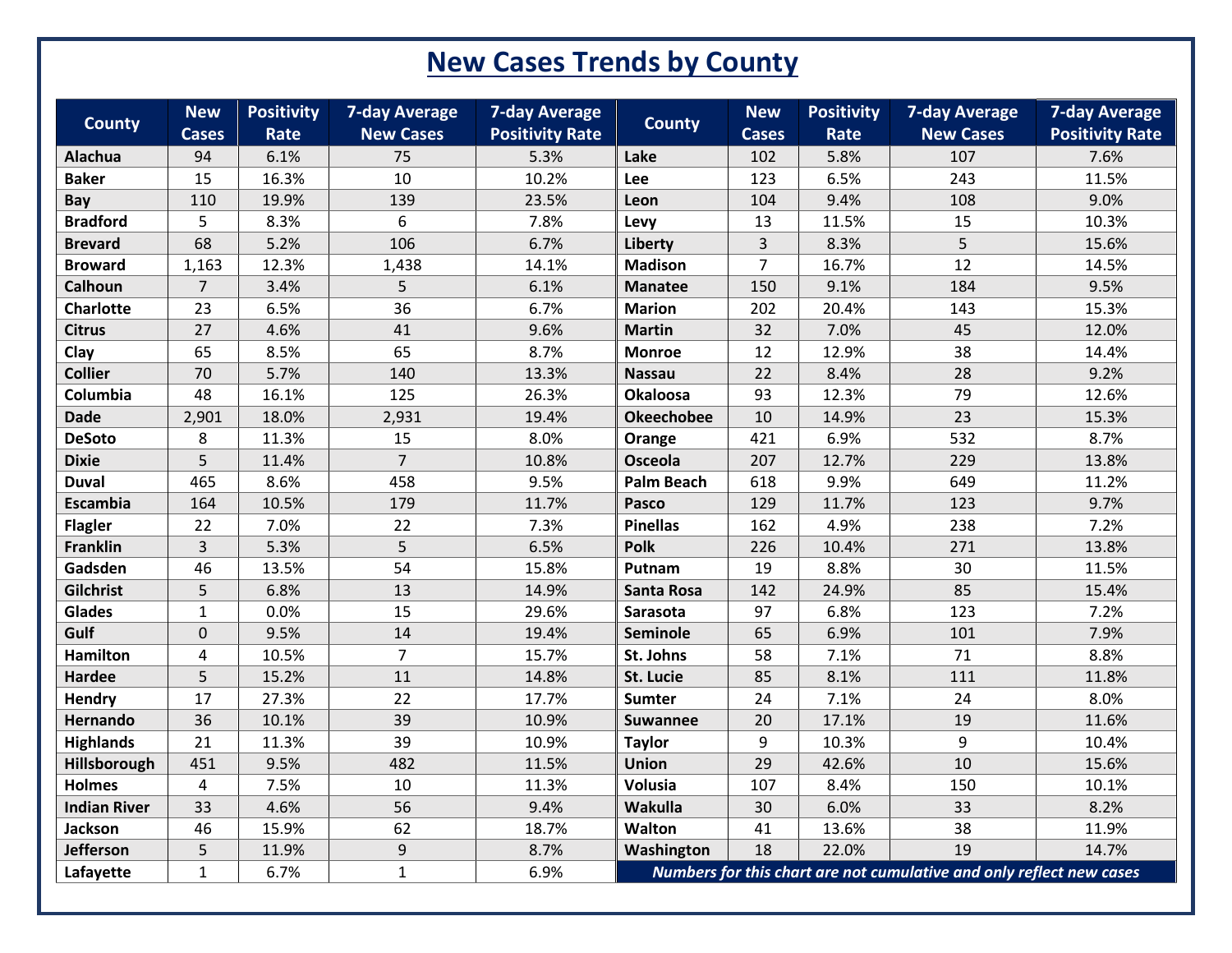## **County Cumulative Totals**

| <b>County</b>       | <b>Total</b> | <b>Resident</b>   | <b>Total COVID+</b>     | <b>Total</b>  | <b>County</b>     | <b>Total</b> | <b>Resident</b>   | <b>Total COVID+</b>                                       | <b>Total</b>  |
|---------------------|--------------|-------------------|-------------------------|---------------|-------------------|--------------|-------------------|-----------------------------------------------------------|---------------|
|                     | <b>Cases</b> | <b>Fatalities</b> | <b>Hospitalizations</b> | <b>Tested</b> |                   | <b>Cases</b> | <b>Fatalities</b> | <b>Hospitalizations</b>                                   | <b>Tested</b> |
| Alachua             | 3,144        | 20                | 139                     | 62,766        | Lake              | 4,090        | 39                | 190                                                       | 55,946        |
| <b>Baker</b>        | 300          | $\overline{4}$    | 25                      | 3,979         | Lee               | 14,415       | 258               | 900                                                       | 102,115       |
| Bay                 | 2,972        | 15                | 98                      | 20,976        | Leon              | 3,760        | 13                | 110                                                       | 50,098        |
| <b>Bradford</b>     | 233          | $\overline{3}$    | 24                      | 3,800         | Levy              | 462          | $\overline{2}$    | 26                                                        | 5,295         |
| <b>Brevard</b>      | 4,966        | 64                | 352                     | 74,706        | Liberty           | 335          | $\overline{2}$    | 5                                                         | 2,937         |
| <b>Broward</b>      | 49,350       | 605               | 3,104                   | 363,584       | <b>Madison</b>    | 526          | 6                 | 24                                                        | 4,529         |
| Calhoun             | 254          | $\overline{7}$    | 25                      | 2,049         | <b>Manatee</b>    | 7,859        | 154               | 477                                                       | 74,161        |
| <b>Charlotte</b>    | 1,683        | 82                | 214                     | 21,050        | <b>Marion</b>     | 3,426        | 49                | 324                                                       | 39,272        |
| <b>Citrus</b>       | 1,083        | 20                | 99                      | 15,866        | <b>Martin</b>     | 3,420        | 64                | 297                                                       | 23,341        |
| Clay                | 2,538        | 47                | 171                     | 30,149        | <b>Monroe</b>     | 1,126        | 6                 | 71                                                        | 10,916        |
| <b>Collier</b>      | 8,795        | 117               | 612                     | 55,567        | <b>Nassau</b>     | 941          | 8                 | 51                                                        | 12,981        |
| Columbia            | 2,122        | 10                | 86                      | 11,386        | <b>Okaloosa</b>   | 2,368        | 20                | 109                                                       | 23,770        |
| <b>Dade</b>         | 104,755      | 1,388             | 5,188                   | 569,554       | <b>Okeechobee</b> | 812          | $\overline{2}$    | 71                                                        | 5,751         |
| <b>DeSoto</b>       | 1,172        | 14                | 92                      | 8,787         | Orange            | 26,980       | 173               | 769                                                       | 237,001       |
| <b>Dixie</b>        | 230          | $\overline{4}$    | 22                      | 2,253         | <b>Osceola</b>    | 7,614        | 51                | 311                                                       | 53,749        |
| <b>Duval</b>        | 19,753       | 139               | 580                     | 184,617       | <b>Palm Beach</b> | 30,325       | 755               | 2,474                                                     | 238,576       |
| Escambia            | 7,018        | 80                | 357                     | 60,474        | Pasco             | 5,803        | 69                | 424                                                       | 58,034        |
| <b>Flagler</b>      | 801          | 8                 | 70                      | 12,877        | <b>Pinellas</b>   | 15,147       | 373               | 1,336                                                     | 151,495       |
| Franklin            | 88           | $\mathbf{1}$      | $\overline{3}$          | 2,296         | <b>Polk</b>       | 11,423       | 217               | 942                                                       | 82,670        |
| Gadsden             | 1,188        | 13                | 97                      | 9,855         | Putnam            | 1,169        | 13                | 131                                                       | 10,851        |
| Gilchrist           | 308          | $\mathbf 0$       | 6                       | 3,286         | <b>Santa Rosa</b> | 2,507        | 19                | 146                                                       | 22,893        |
| <b>Glades</b>       | 385          | 3                 | 25                      | 1,058         | Sarasota          | 5,103        | 113               | 332                                                       | 64,399        |
| Gulf                | 241          | $\mathbf 0$       | 15                      | 3,029         | Seminole          | 6,034        | 66                | 343                                                       | 59,891        |
| <b>Hamilton</b>     | 557          | $\overline{2}$    | 18                      | 3,796         | St. Johns         | 2,929        | 19                | 149                                                       | 35,210        |
| Hardee              | 781          | 5                 | 66                      | 4,093         | St. Lucie         | 4,401        | 97                | 285                                                       | 36,510        |
| Hendry              | 1,512        | 33                | 137                     | 7,484         | Sumter            | 992          | 25                | 137                                                       | 15,491        |
| Hernando            | 1,454        | 22                | 161                     | 16,203        | <b>Suwannee</b>   | 1,013        | 27                | 83                                                        | 6,452         |
| <b>Highlands</b>    | 1,039        | 22                | 125                     | 14,038        | <b>Taylor</b>     | 266          | 3                 | 13                                                        | 2,704         |
| Hillsborough        | 27,077       | 295               | 1,159                   | 206,688       | <b>Union</b>      | 212          | $\overline{4}$    | 15                                                        | 3,069         |
| <b>Holmes</b>       | 375          | $\mathbf{1}$      | 9                       | 3,778         | Volusia           | 6,240        | 99                | 451                                                       | 62,624        |
| <b>Indian River</b> | 1,974        | 35                | 132                     | 23,318        | Wakulla           | 507          | $\mathbf{1}$      | 22                                                        | 6,610         |
| Jackson             | 1,266        | 18                | 81                      | 8,969         | Walton            | 1,057        | 12                | 51                                                        | 8,019         |
| <b>Jefferson</b>    | 174          | 5                 | 21                      | 2,076         | Washington        | 433          | 13                | 30                                                        | 3,731         |
| Lafayette           | 83           | $\mathbf 0$       | $\overline{7}$          | 815           |                   |              |                   | All numbers in this chart are cumulative totals (to-date) |               |